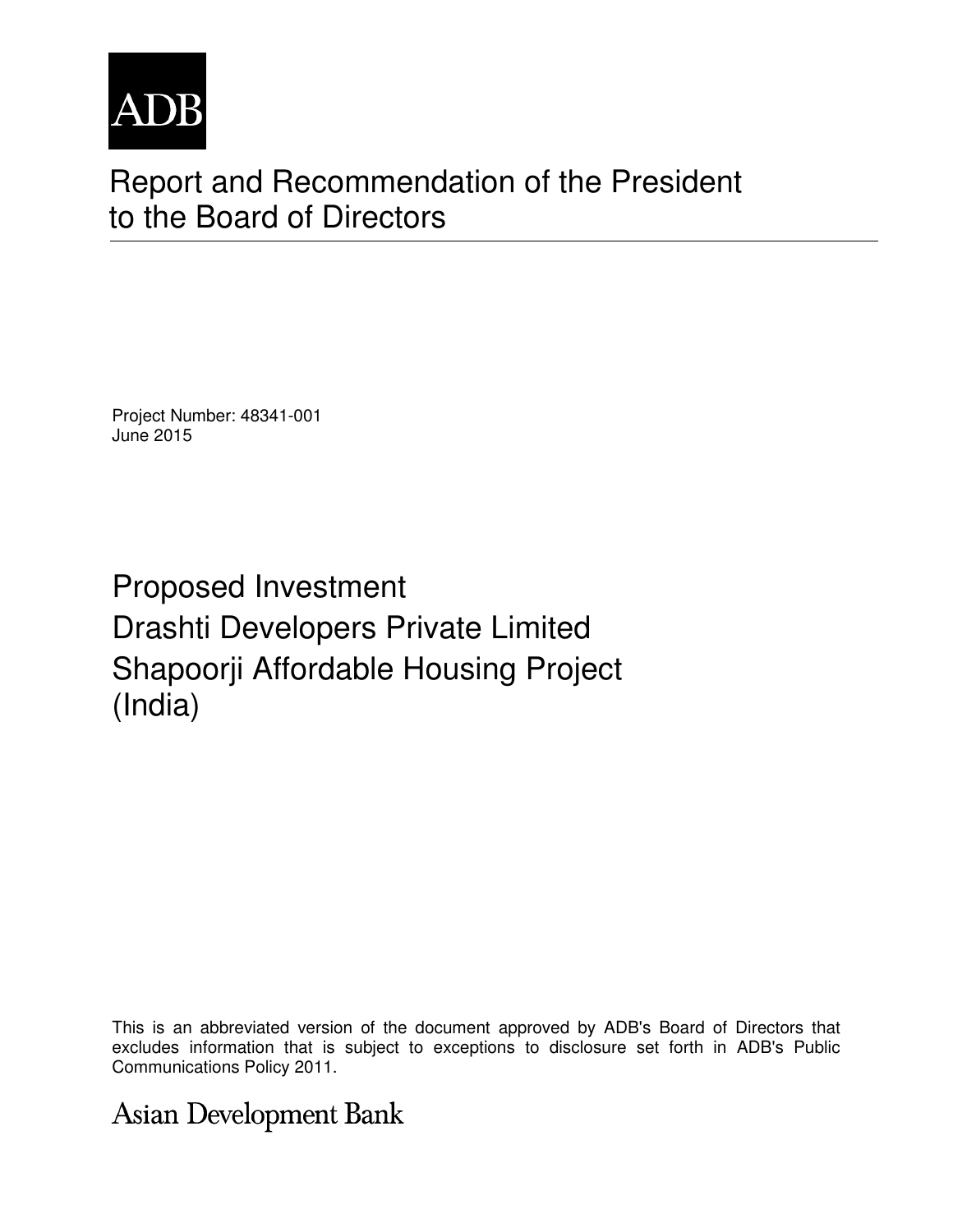#### **CURRENCY EQUIVALENTS**

(as of 15 May 2015)

| Currency unit |                           | Indian rupee/s (Re/Rs) |
|---------------|---------------------------|------------------------|
| Re1.00        | $=$                       | \$0.0166               |
| \$1.00        | $\mathbf{r} = \mathbf{r}$ | <b>Rs60</b>            |

#### **ABBREVIATIONS**

| <b>ADB</b><br><b>CCD</b><br><b>DDPL</b><br><b>ESMS</b><br><b>IFC</b> | Asian Development Bank<br>compulsory convertible debenture<br>Drashti Developers Private Limited<br>environmental and social management system<br>International Finance Corporation |
|----------------------------------------------------------------------|-------------------------------------------------------------------------------------------------------------------------------------------------------------------------------------|
| <b>IRR</b><br><b>NCD</b><br><b>SCB</b><br><b>SPCPL</b>               | internal rate of return<br>nonconvertible debenture<br><b>Standard Chartered Bank</b><br>Shapoorji Pallonji and Company Private Limited                                             |
| <b>SPG</b>                                                           | Shapoorji Pallonji Group                                                                                                                                                            |

#### **NOTES**

- (i) The fiscal year (FY) of Drashti Developers Private Limited and Shapoorji Pallonji and Company Private Limited ends on 31 March. "FY" before a calendar year denotes the year in which the fiscal year ends, e.g., FY2014 ends on 31 March 2014.
- (ii) In this report, "\$" refers to US dollars.

| <b>Vice-President</b><br><b>Director General</b><br><b>Director</b> | L. Venkatachalam, Private Sector and Cofinancing Operations<br>T. Freeland, Private Sector Operations Department (PSOD)<br>D. Purka, Director, Infrastructure Finance Division 1, PSOD                                                                                                                                                                                                                                                                                                                                                                                                                        |
|---------------------------------------------------------------------|---------------------------------------------------------------------------------------------------------------------------------------------------------------------------------------------------------------------------------------------------------------------------------------------------------------------------------------------------------------------------------------------------------------------------------------------------------------------------------------------------------------------------------------------------------------------------------------------------------------|
| <b>Team leader</b><br><b>Project advisor</b><br><b>Team members</b> | J. Leusink, Investment Specialist, PSOD<br>S. Shah, Principal Investment Specialist, PSOD<br>E. Araneta, Principal Operations Coordination Specialist, PSOD<br>A. Kumar, Investment Officer, PSOD<br>M. Manabat, Senior Investment Officer, PSOD<br>N. Moller, Senior Counsel, Office of the General Counsel<br>A. Porras, Senior Safeguards Officer, PSOD<br>M. Principe, Senior Social Development Officer, PSOD<br>V. Ramasubramanian, Safeguards Specialist, PSOD<br>S. Sasaki, Senior Safeguards Specialist, PSOD<br>K. Taniguchi, Senior Economist, PSOD<br>J. Ventura, Senior Investment Officer, PSOD |

In preparing any country program or strategy, financing any project, or by making any designation of or reference to a particular territory or geographic area in this document, the Asian Development Bank does not intend to make any judgments as to the legal or other status of any territory or area.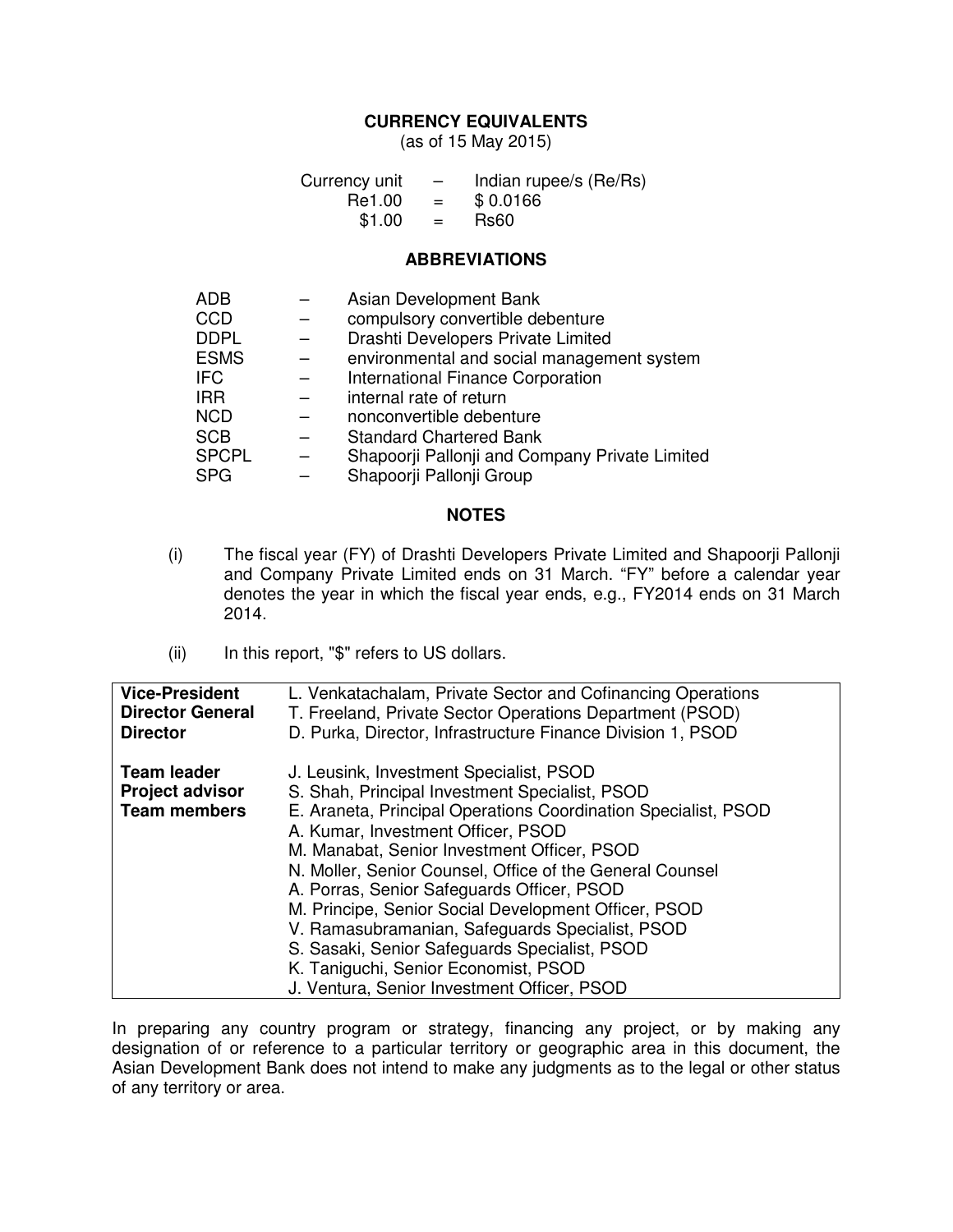## **CONTENTS**

## PROJECT AT A GLANCE

| THE PROPOSAL                                                                                                                                                           |                                                                                                           |
|------------------------------------------------------------------------------------------------------------------------------------------------------------------------|-----------------------------------------------------------------------------------------------------------|
| THE PROJECT                                                                                                                                                            |                                                                                                           |
| Project Identification and Description<br>Development Impact, Outcome, and Outputs<br>Alignment with ADB Strategy and Operations<br><b>Implementation Arrangements</b> | 3<br>3<br>4                                                                                               |
| THE PROPOSED ADB ASSISTANCE                                                                                                                                            | 4                                                                                                         |
| The Assistance<br>Value Added by ADB Assistance<br><b>Risks</b>                                                                                                        | 4<br>5<br>5                                                                                               |
| POLICY COMPLIANCE                                                                                                                                                      | 6                                                                                                         |
| Safeguards and Social Dimensions<br><b>Anticorruption Policy</b><br><b>Investment Limitations</b><br>Assurances                                                        | 6<br>7<br>7<br>7                                                                                          |
| <b>RECOMMENDATION</b>                                                                                                                                                  | 7                                                                                                         |
|                                                                                                                                                                        | 8                                                                                                         |
| C.                                                                                                                                                                     | А.<br><b>B.</b><br>C.<br>D.<br>А.<br>В.<br>А.<br>В.<br>C.<br>D.<br><b>DESIGN AND MONITORING FRAMEWORK</b> |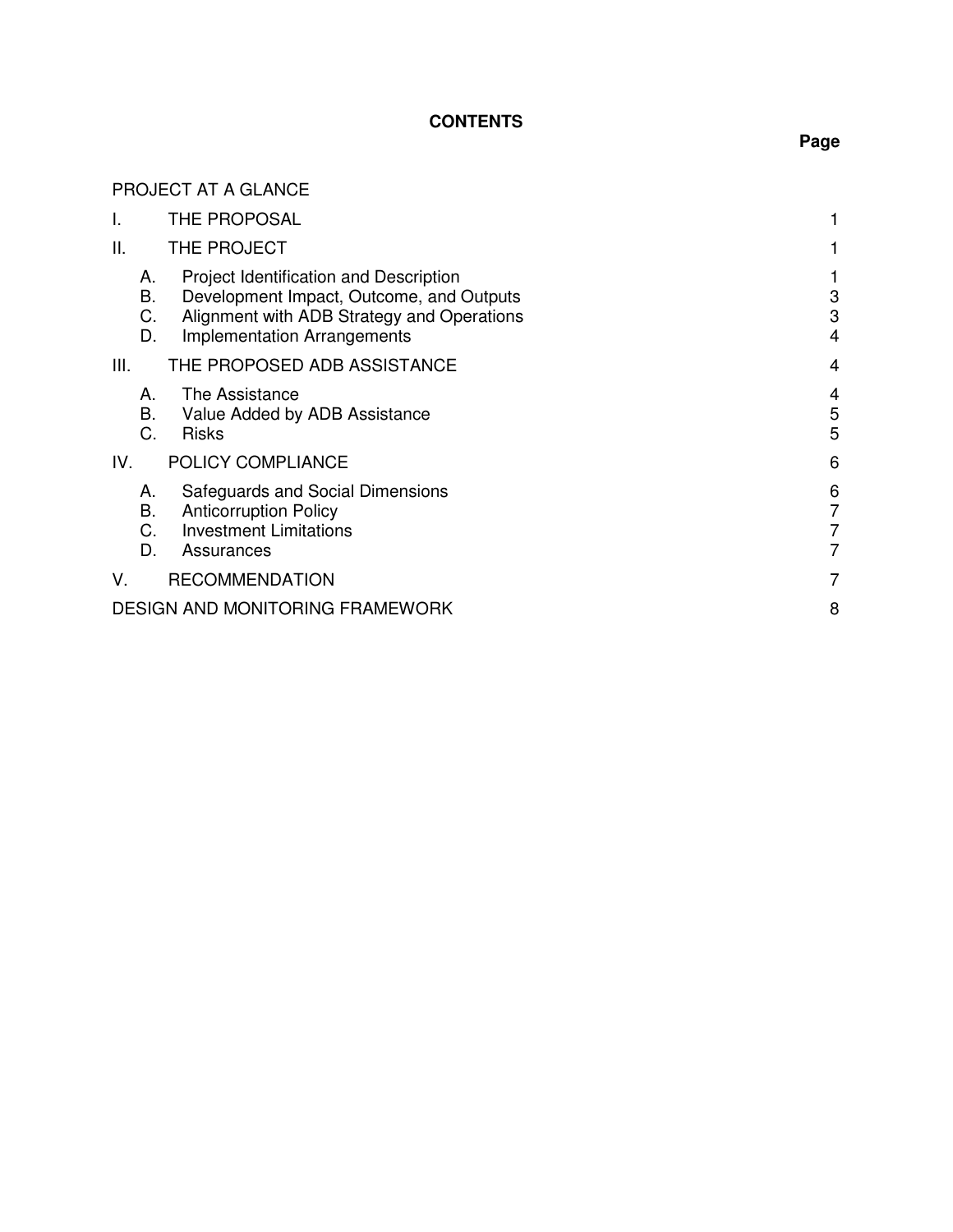## **I. THE PROPOSAL**

1. I submit for your approval the following report and recommendation on a proposed investment of up to Rs 2,170,000,000 in Drashti Developers Private Limited (DDPL) for the Shapoorji Affordable Housing Project in India.

## **II. THE PROJECT**

## **A. Project Identification and Description**

### **1. Project Identification**

2. India suffers from an acute national shortage of housing, estimated at 76 million dwelling units in 2009<sup>1</sup> including all income segments. The urban shortage was about 18.8 million dwelling units at the end of 2012.<sup>2</sup> Due to the lack of housing in urban areas, many people live in inadequate conditions and slums have proliferated across the country. In Mumbai, for instance, about 53% of the population lives in slums; however, officially, only 15% are identified as the real poor. This led industry experts to comment that even the middle class is having difficulty finding housing that is not in slums or substandard conditions.<sup>3</sup> Increasing urbanization from 28% in 2001 to 40% by 2030,<sup>4</sup> nuclearization of families, positive demographics (more than 50% of the population is under 25 years of age), and rising incomes will increase demand for urban housing. Increased infrastructure development is improving connectivity within cities, allowing workers to live further away from their jobs at more suburban locations. The combination of high demand and relatively low organized supply, as well as new policy initiatives allowing foreign direct investment in real estate are contributing to the interest of reputed developers to enter the lower price segment.

3. Shapoorji Pallonji and Company Private Limited (SPCPL or the sponsor) approached the Asian Development Bank (ADB) to invest in a housing platform to develop a portfolio of affordable housing projects. The project is considered to be one of the best opportunities for ADB to support affordable housing in India because of its high development impact and its strong and experienced sponsor. SPCPL is one of the first large, well-reputed developers to move into the affordable housing market with a structured approach.

## **2. Project Design**

4. The sponsor, SPCPL, has incorporated DDPL as the entity under which all future affordable housing projects under the Shapoorji brand will be developed. The proposed transaction will make an equity investment in DDPL, which is expected to construct approximately 20,000 affordable housing units. The project will provide affordable housing for families in the upper part of the lower income group and the middle-income group segment targeting working class, salaried, service sector households. These households are expected to be able to obtain a long-term mortgage from commercial banks and housing finance institutions that will partner with SPCPL ahead of project launch.

 $\overline{a}$ 1 Credit Rating Information Services of India Limited Research. 2009. *Housing Annual Review: Affordable Housing in India*. Mumbai.

<sup>2</sup> KPMG. 2012. *Bridging the Urban Housing Shortage in India*. Mumbai.

<sup>3</sup> J. Cochrane. 2010. Urban Planning Laboratory. *Development Asia.* 3 (6). pp. 9–12.

<sup>4</sup> McKinsey Global Institute. 2010. *India's Urban Awakening: Building Inclusive Cities, Sustaining Economic Growth*. Mumbai.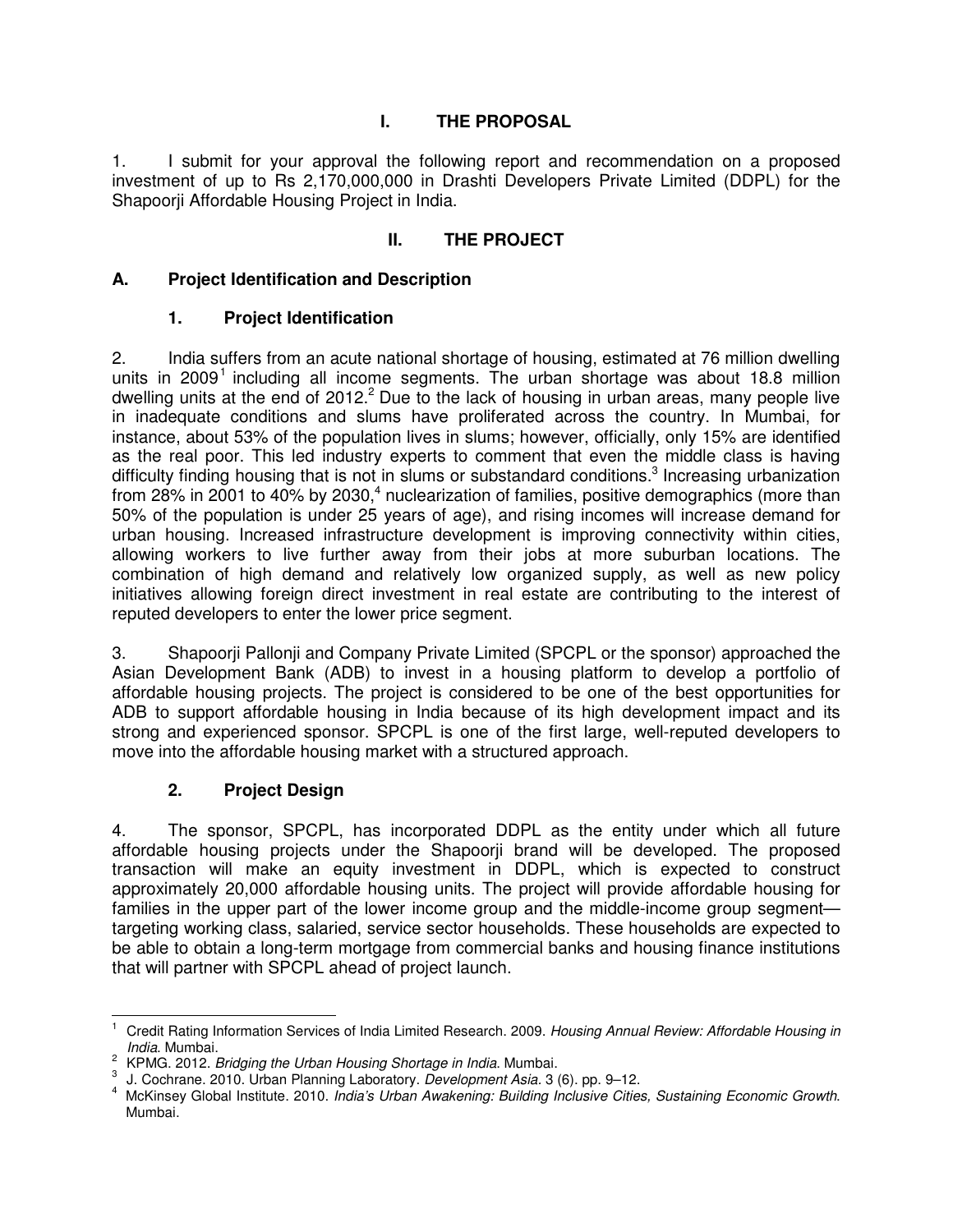5. The definition of affordable housing differs around the world, although a commonly accepted guideline is that cost of housing should not exceed 40% of a household's gross income. Income, size of dwelling, and affordability are three key parameters used to define affordable housing. KPMG and Knight Frank, an international property consultant, have outlined a useful affordable housing definition in India (Table 1).<sup>5</sup> Affordable housing is distinct from the Indian high-end real estate market, which recently experienced a boom. Affordable housing is a low-margin (but stable), mass-market business with an estimated market size of Rs3 trillion (\$50 billion) in India's seven largest cities alone (footnote 5). A key factor that determines financial success of the affordable housing segment is low overall cost, which includes (i) low cost of land, (ii) low construction cost, (iii) efficient implementation of construction, (iv) access to low-cost capital, (v) innovative marketing skills, (vi) dedicated organizational focus, and (vii) good government relations to obtain all required licenses in a timely manner.

| <b>Table 1: Defining Affordable Housing</b> |                                                                         |                                     |                                                                                                   |  |
|---------------------------------------------|-------------------------------------------------------------------------|-------------------------------------|---------------------------------------------------------------------------------------------------|--|
|                                             | Income Level                                                            | Size of Dwelling Unit Affordability |                                                                                                   |  |
| <b>EWS</b>                                  | $\leq$ INR 150,000 per annum<br>$(<$ \$ 2,444 per annum)                | Up to 300 $\text{ft}^2$             |                                                                                                   |  |
| LIG.                                        | INR 150,000 to 300,000 per<br>annum<br>(\$2,444 - \$4,889 per annum)    | 300 to 600 $\text{ft}^2$            | Monthly Installment to Monthly Income<br>• 30 to 40 percent<br>House Price to Annual Income Ratio |  |
| <b>MIG</b>                                  | INR 300,000 to 1,000,000 per<br>annum<br>(\$4,889 - \$16,287 per annum) | 600 to 1200 ft <sup>2</sup>         | $\cdot$ Less than 5.1                                                                             |  |

 $EWS =$  economically weaker section,  $LIG =$  low income group, MIG = middle income group Source: KPMG advisory 2010.

6. The project will draw on the extensive construction experience of SPCPL and other Shapoorji Pallonji Group (SPG) companies, which have a presence across the construction value chain.. The projects will be located in suburban locations of preselected cities, have clear growth potential, and are carefully selected based on a well-defined geographic strategy. Amenities will include standard sanitation, adequate water and power supply, and provision of community spaces. They could include amenities such as parks, schools, and health-care facilities, where applicable.

## **3. The Sponsor**

 $\overline{a}$ 

7. Established in 1865, SPG is one of the oldest and most reputable conglomerates in India with presence across construction, real estate, infrastructure, and water, with a total annual turnover of \$2.5 billion. As part of SPG, SPCPL is one of the leading real estate companies in India with a pan-India portfolio of residential and commercial developments, and experience in affordable housing. SPCPL has constructed landmark buildings, such as the Reserve Bank of India (1952), the Taj Mahal Palace Hotel (1903), and the Imperial Towers in Mumbai (2010), which are the tallest buildings in India to date. SPCPL has also constructed international landmark buildings in the Middle East and Africa, such as the Palace of the Sultan in Oman and the Seat of Government in Ghana. SPCPL is the developer and contractor of the Shukhobrishti project in Kolkata, which is one of the largest mass, affordable housing projects in India to date and is being developed for the government of West Bengal based on a Public Private Partnership. Spread over 61 hectares, about 20,000 units are being constructed in one single location for lower, middle, and upper-middle-income households.

<sup>5</sup> KPMG. 2010. *Affordable Housing–A Key Growth Driver in the Real Estate Sector?* Mumbai.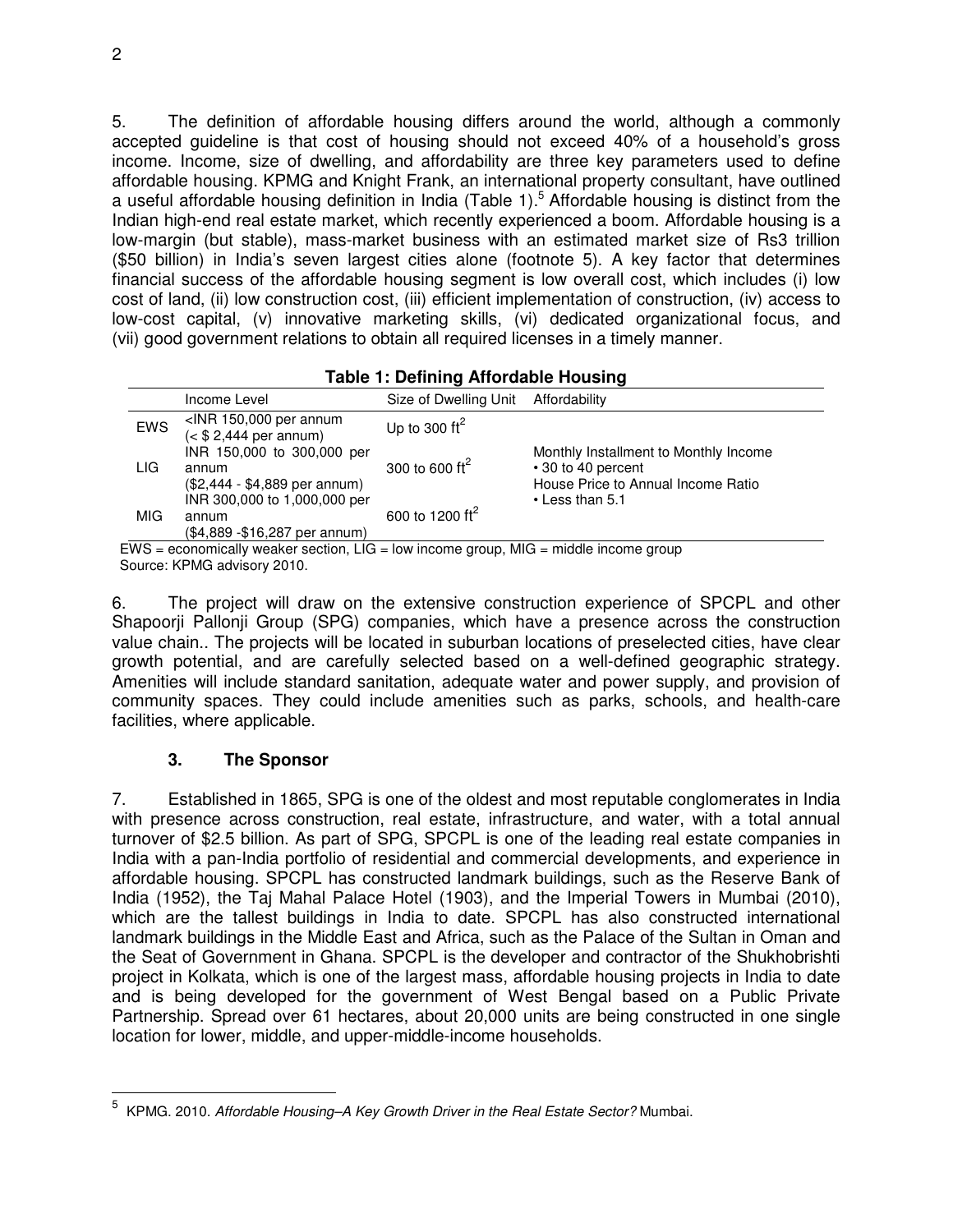## **B. Development Impact, Outcome, and Outputs**

#### **1. Impact**

8. The direct impact of the project is to increase private sector investment in affordable housing. It supports poverty reduction and inclusive growth by generating employment and improves housing availability and quality. Access to adequate housing improves health conditions, but also reduces stress and improves security, especially for children and women. At the same time, housing provides a place of employment for micro and small businesses and can be used as collateral to secure a loan.<sup>6</sup>

### **2. Outcome**

9. The outcome of the project is improved access to affordable, available and quality housing for target households in urban India. The shortage of housing in urban centers will be partially addressed by the construction of additional units. This will be measured through the number of units sold to end consumers and ownership deeds transferred.

### **3. Outputs**

10. The project's outputs will be the construction of approximately 20,000 affordable residential housing units, to be built to the extent possible according to green building principles.<sup>7</sup> The project is expected to create approximately 9,000 temporary unskilled and semiskilled direct jobs during project construction. Locally purchased goods and services are expected to contribute approximately \$640 million to the local economy. Construction is a large contributor to employment, particularly in the form of semiskilled and unskilled jobs for lower income groups. According to an ADB study, Rs1 million invested in construction creates (direct and indirectly) 22,000 unskilled, 23,000 skilled and semiskilled, and 9,000 managerial and technical person-days of employment in India (footnote 6). Environmental and social standards of the developer will be implemented at each subproject.

## **C. Alignment with ADB Strategy and Operations**

## **1. Consistency with Strategy 2020 and Country Strategy**

11. The project will promote private sector development, one of the pillars of Strategy 2020 and its midterm review, in the affordable housing segment.<sup>8</sup> The government has traditionally supported this part of the real estate sector, which has historically not seen much interest from the private sector. The Midterm Review of Strategy 2020 also calls for sharpening the focus of ADB operations on inclusive economic growth, which is addressed through the spin-off effects of construction.<sup>9</sup> ADB's country partnership strategy for India, 2013–2017 notes that housing finance, and physical and social infrastructure development will be supported.<sup>10</sup> The project

 6 ADB. 2013. Housing and Housing Finance–A Review of the Links to Economic Development and Poverty

Reduction. *ADB Economics Working Paper Series, No. 362*. Manila. 7 Green building initiatives include maximizing green spaces within the development area, usage of efficient water and energy management techniques, ventilation design to maximize ambient air where possible, and water recycling for irrigation and gardening requirements.

<sup>8</sup> ADB. 2008. *Strategy 2020: The Long-Term Strategic Framework of the Asian Development Bank, 2008–2020*. Manila.

<sup>9</sup> ADB. 2014. Midterm Review of Strategy 2020:Meeting the Challenges of a Transforming Asia and Pacific. Manila.

<sup>10</sup> ADB. 2013. *Country Partnership Strategy: India, 2013–2017*. Manila.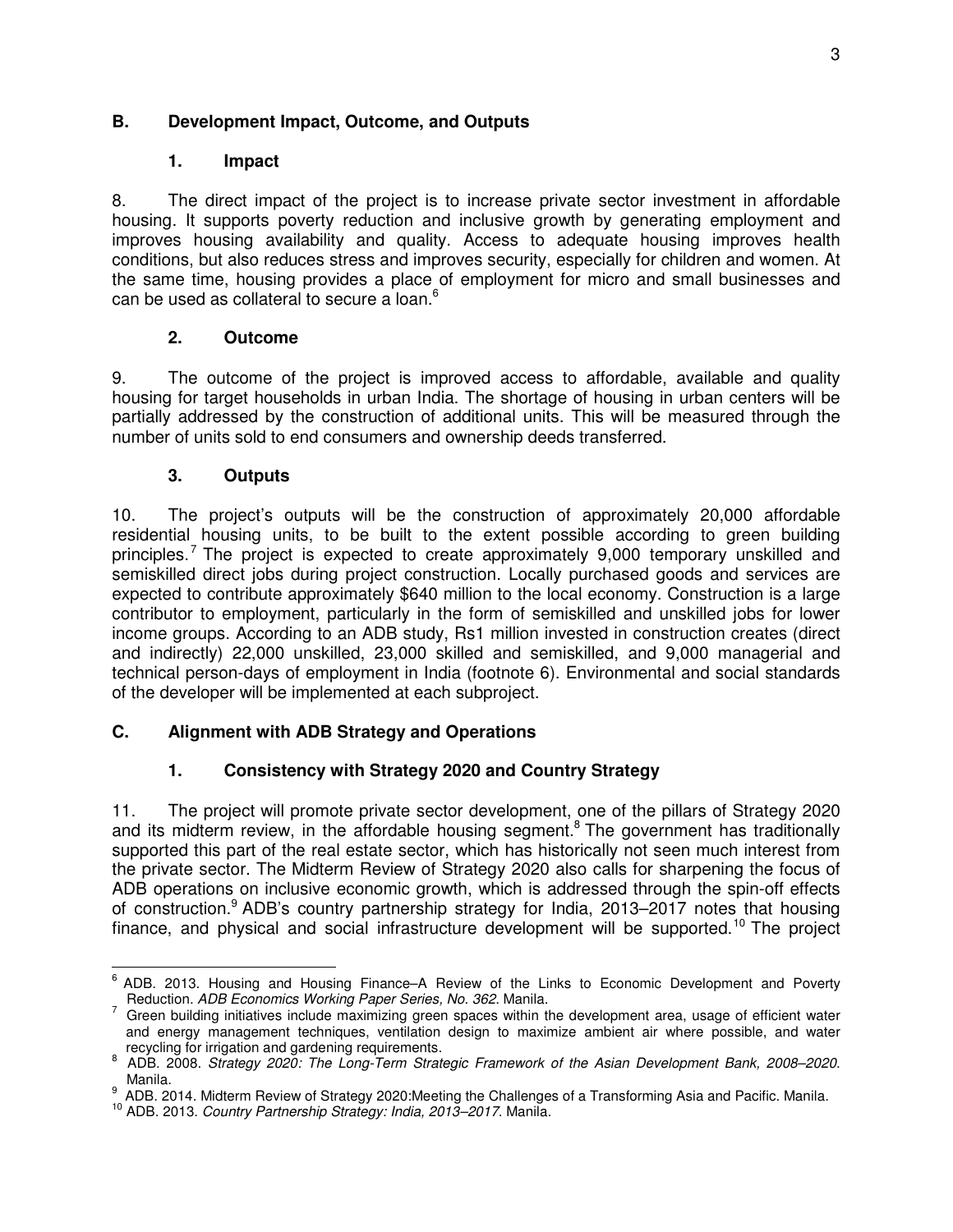supports the government's priority of promoting affordable housing, which was identified in the country's Twelfth Five Year Plan, 2012–2017 as a particularly critical concern for low-income groups. <sup>11</sup> The plan calls for private sector involvement in housing, and encourages city authorities to enable this by offering improved governance and services (e.g., in land management).<sup>12</sup>

## **2. Consistency with Sector Strategy and Relevant ADB Operations**

12. The project is in line with ADB's Urban Operational Plan to increase private sector involvement in the urban sector.<sup>13</sup> By constructing affordable housing units that provide better living conditions, the project will help to improve urban quality of life, which is the main objective of ADB's urban sector operations in India.

## **D. Implementation Arrangements**

13. Table 3 summarizes the implementation arrangements.

| <b>Aspects</b>          | <b>Arrangements</b>                                                                                 |  |  |
|-------------------------|-----------------------------------------------------------------------------------------------------|--|--|
| Regulatory              | Projects will be designed as per requirements of the National Building Code of India 2005 and       |  |  |
| framework               | prevailing local or regional statutory authority guidelines such as the development control         |  |  |
|                         | regulations in Mumbai and Chennai. SPCPL will prepare subproject designs in accordance with         |  |  |
|                         | the applicable municipal development regulations that specify site and building by-laws.            |  |  |
| Management              | <b>SPCPL</b>                                                                                        |  |  |
| Contractor              | SPCPL will be the construction contractor for all projects.                                         |  |  |
| Operations arrangements |                                                                                                     |  |  |
| Revenue                 | Revenue will occur from sales of residential housing units, which will be sold directly to the end- |  |  |
| structure               | users.                                                                                              |  |  |
| Operation and           | Housing societies, to be formed by the unit owners after completion, will be responsible for the    |  |  |
| maintenance             | operation and maintenance of the common areas of the buildings.                                     |  |  |
| Performance             | DDPL will report on key performance indicators, including output and outcome indicators. An         |  |  |
| monitoring              | independent external consultant will monitor compliance with ADB's Safeguard Policy Statement       |  |  |
|                         | (2009) during construction.                                                                         |  |  |

### **Table 3: Summary of Implementation Arrangements**

ADB = Asian Development Bank, DDPL = Drashti Developers Private Limited, DMMA = development, management and marketing agreement, SPCPL = Shapoorji Pallonji and Company Private Limited. Source: Asian Development Bank.

## **III. THE PROPOSED ADB ASSISTANCE**

## **A. The Assistance**

14. The investors propose to co-invest along with SPCPL in DDPL by making equity investments in DDPL. ADB proposes to invest Rs 2,170 million in total. Drawdown of ADB funds, which will be staggered against different project development timelines.

 $\overline{a}$ <sup>11</sup> Government of India, Planning Commission. 2012. Approach to the 12th Plan. The Challenges of Urbanization in *India.* Delhi.

<sup>12</sup> Government of India. Planning Commission. 2012. *Twelfth Five Year Plan (2012–2017): Faster, More Inclusive and Sustainable Growth.* Delhi.

<sup>13</sup> ADB. 2013. *Urban Operational Plan, 2012–2020*. Manila.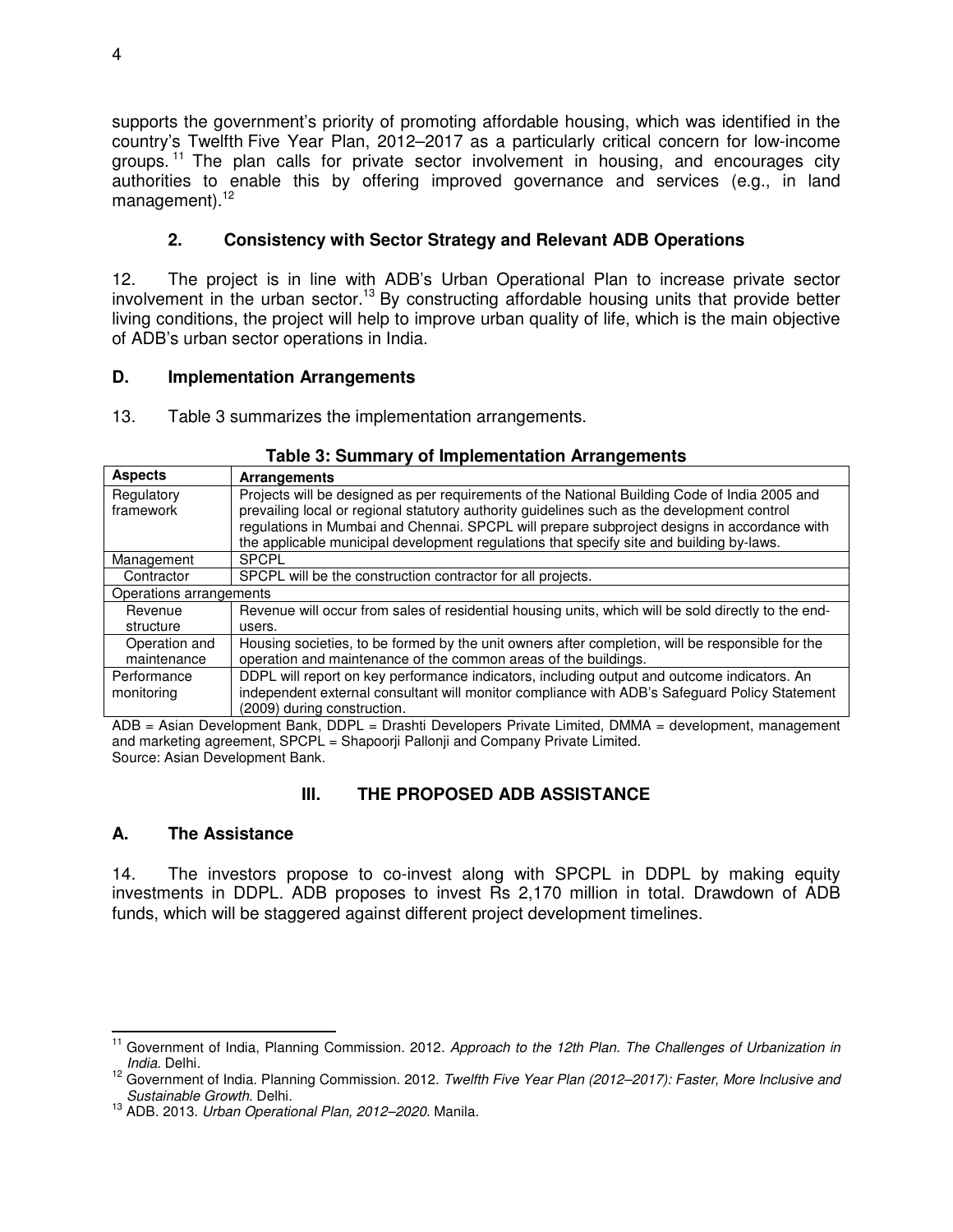#### **B. Value Added by ADB Assistance**

15. Long-term funding for the real estate sector, particularly for the affordable housing segment, is not readily available in the Indian market due to limited risk appetite and commercial bank's limits to the sector which have been largely used for the high-end real estate market. ADB's investment will be catalytic as it allows SPCPL to launch a sizeable and sustainable housing platform for affordable housing, an area that needs quality sponsors to build low-cost, good quality housing stock. To date this segment is largely characterized by small unorganized participants with limited capacity. The construction of housing supply affordable to the middle class will free up housing stock for people who currently live in substandard conditions but are unable to move out due to a lack of available options. The project will play a pioneering role in demonstrating the commercial viability of affordable housing projects undertaken without government subsidies.

### **C. Risks**

16. **Sponsor risk**. The real estate sector in India is plagued by delays and underperformance due to the limited financial and operating capacity of developers. SPCPL has ample experience as a real estate developer and construction contractor, having delivered multiple landmark buildings. SPCPL is the developer and engineering, procurement, and construction contractor of the Shukhobrishti project in Kolkata, which is one of the largest mass housing projects in India to date.

17. **Project implementation risk**. Real estate projects are prone to construction delays and cost overruns. Construction of the subprojects will be done by SPCPL, one of India's most reputable and leading construction companies. Projects will be undertaken in a phased manner and are scalable, as the project will comprise multiple independent towers. If market demand dictates a smaller development, fewer towers can be constructed, reducing the capital outlay and the risk of cost overruns. Increased construction costs are generally absorbed by sales price escalations for units sold in later stages of the development.

18. **Market risk**. The transaction is exposed to underlying real estate risk of the projects (in terms of cost, schedule, unit sales, and financing) which, if materialized would result in lower sales proceeds than planned. By providing financing at a corporate level, ADB is able to invest in affordable housing on a portfolio basis, mitigating the geographic real estate concentration risk of a single project location.

19. **Government support**. Reliance on government for provision of basic infrastructure and public transport creates a risk that project sites might not be sufficiently connected or will encounter connection delays. Sites will be carefully selected on the (near) availability of such trunk infrastructure and connectivity services in order to mitigate against connection delays.

20. **Permitting risk.** The real estate sector has seen significant delays over the past few years due to the increased number of permits required and the lengthy processes involved, which can contribute to high cost overruns. Several Indian cities have started implementing an automated system for approving building plans. SPCPL's proven track record, good reputation, and ongoing relationship with authorities should mitigate permitting delays.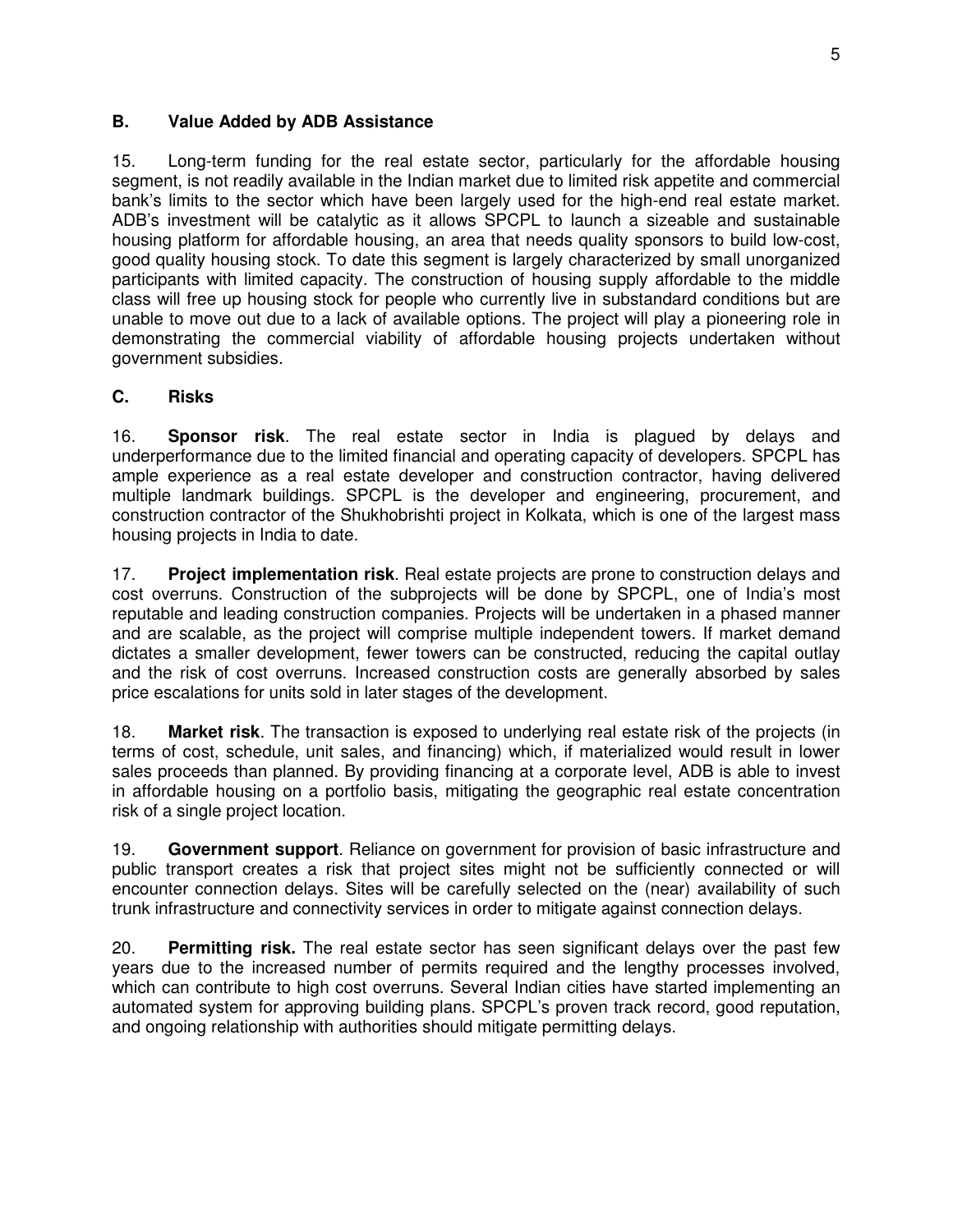## **IV. POLICY COMPLIANCE**

#### **A. Safeguards and Social Dimensions**

21. In compliance with ADB's Safeguard Policy Statement (2009), the project is classified category B for environment and category C for involuntary resettlement and indigenous peoples impacts. The potential environmental and social impacts were identified and effective measures to avoid, minimize, mitigate, and compensate for the adverse impacts are incorporated in the safeguard reports and plans. To assess compliance with the safeguard requirements for individual projects, DDPL will establish and maintain an environmental and social management system (ESMS), to screen, assess, and address environmental and social impacts and risks. The institutional capacity and commitment of DDPL to manage the project's social and environmental impacts are deemed adequate.

22. Sites within the municipal boundaries of the metropolitan areas, subject to a development control plan and zoned for residential development, will be considered for development of housing projects by DDPL. No significant environmental disturbances are anticipated as the screening criteria for site selection will avoid areas in the vicinity of environmentally sensitive areas. Typical construction impacts such as vegetation clearance, storm-water management, dust, noise, and solid and liquid waste generation will occur apart from an increase in local traffic due to operation of construction vehicles and equipment on site. No involuntary resettlement impacts are expected as DDPL will acquire already aggregated lands, free of land disputes or encumbrances, from (i) lands already owned by SPG in the metropolitan cities, (ii) a network of reputed land aggregators and realtors with access to suitable lands, and (iii) international property consultants and reputed brokers. DDPL will perform due diligence of the process for all land procurement, and address any residual impacts on affected persons in line with ADB safeguard requirements. Impacts on indigenous peoples are not expected as there is no likelihood of concentrations of scheduled tribes occupying or utilizing the sites within the metropolitan cities. Each project will undergo an initial environmental examination and a social safeguards compliance due diligence as per the DDPL ESMS.

23. A corporate audit was conducted on SPCPL's existing environment and social policy and procedures. The audit identified corrective actions required to ensure compliance of the procedures with Safeguard Policy Statement requirements. The corrective actions were discussed and agreed upon with SPCPL. DDPL commits to implement the corrective actions proposed and to have in place a Safeguard Policy Statement compliant ESMS, which is satisfactory to ADB, prior to first disbursement. DDPL will submit annual monitoring reports on the implementation of its ESMS and the subprojects.

24. The project gender category is some gender elements. Measures to benefit women or facilitate their involvement in construction and operation of the project are incorporated in the project design in accordance with ADB's Policy on Gender and Development (1998). DDPL will comply with national labor laws and, pursuant to ADB's Social Protection Strategy (2001), will take measures to comply with the internationally recognized core labor standards.<sup>14</sup> The client will report regularly to ADB on (i) its (and its contractors') compliance with such laws and (ii) the measures taken. Information disclosure and consultations with affected people will be conducted in accordance with ADB requirements.

 $\overline{a}$ <sup>14</sup> ADB. 2003. *Social Protection.* Manila (adopted in 2001).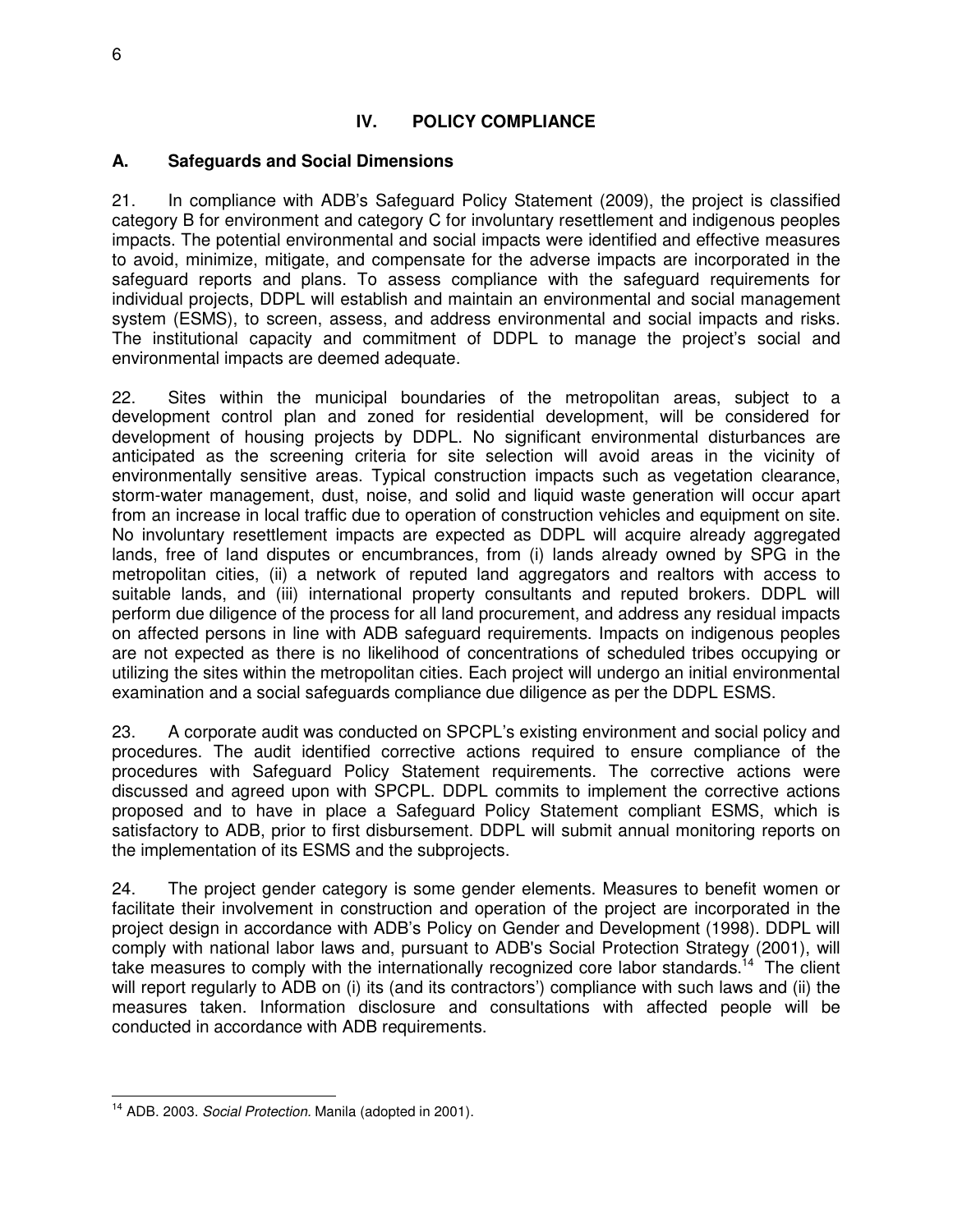### **B. Anticorruption Policy**

25. DDPL was advised of ADB's policy of implementing best international practice relating to combating corruption, money laundering, and the financing of terrorism. ADB will ensure that the investment documentation includes appropriate provisions prohibiting corruption, money laundering, and the financing of terrorism, and remedies for ADB in the event of noncompliance.

### **C. Investment Limitations**

26. The proposed equity investment is within the medium-term, country, industry, group, and single-project exposure limits for nonsovereign investments.

### **D. Assurances**

27. Consistent with the Agreement Establishing the Asian Development Bank (the Charter), <sup>15</sup> ADB will proceed with the proposed assistance upon establishing that the Government of India has no objection to the proposed assistance to DDPL. ADB will enter into suitable finance documentation, in form and substance satisfactory to ADB, following approval of the proposed assistance by the Board of Directors.

#### **V. RECOMMENDATION**

28. I am satisfied that the proposed investment would comply with the Articles of Agreement of the Asian Development Bank (ADB) and recommend that the Board approve the investment of up to Rs 2,170,000,000 from ADB's ordinary capital resources in Drashti Developers Private Limited for the Shapoorji Affordable Housing Project in India, with such terms and conditions as are substantially in accordance with those set forth in this report, and as may be reported to the Board.

> Takehiko Nakao President

11 June 2015

 $\overline{a}$ <sup>15</sup> ADB. 1966. *Agreement Establishing the Asian Development Bank.* Manila.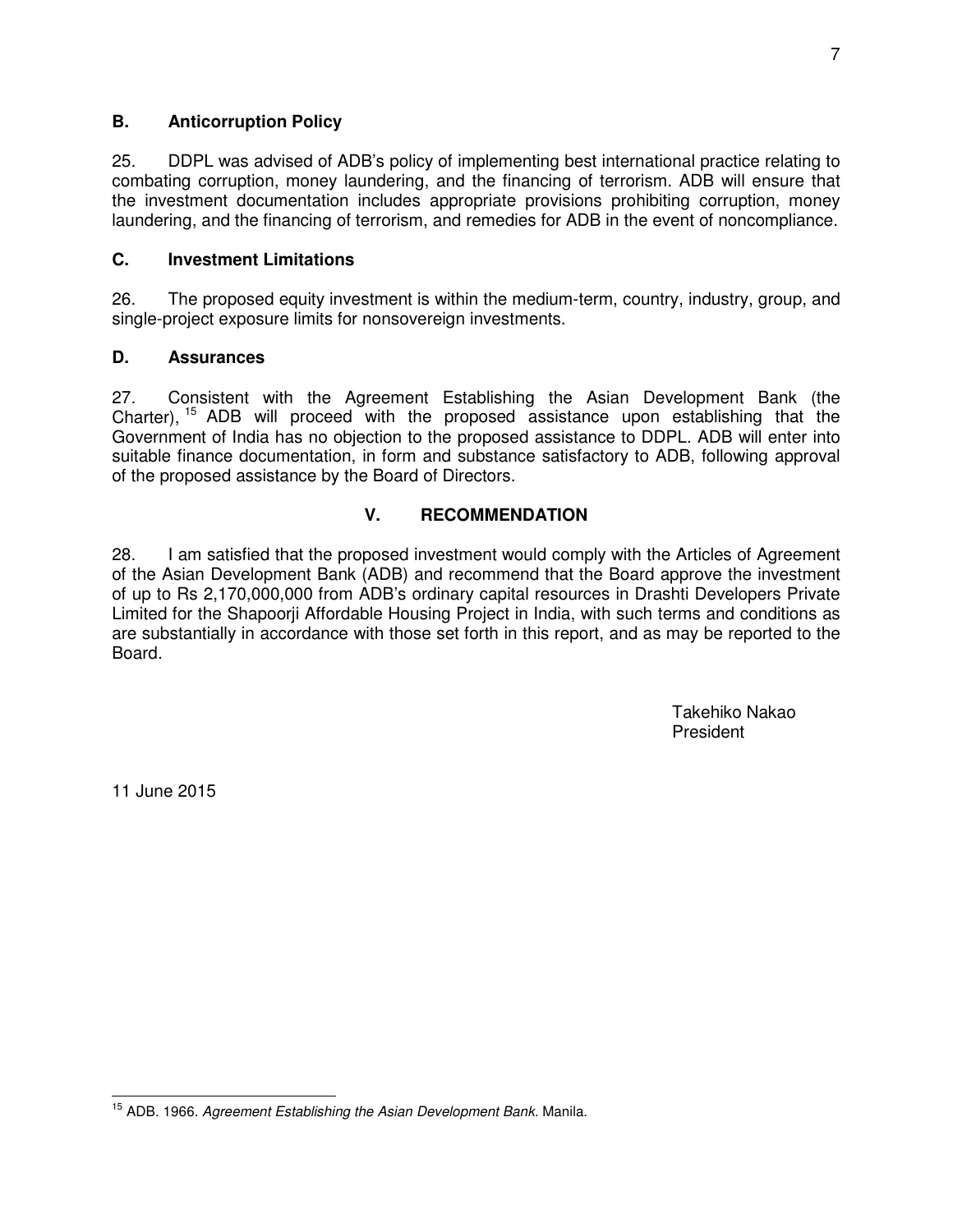# **Impacts the Project is aligned with:**

Private sector investments in affordable housing increased (12th Five Year Plan) Enhanced inclusive and sustainable growth (12th Five Year Plan)

| <b>Results Chain</b>                                                                                                                    | <b>Performance Indicators with</b><br><b>Targets and Baselines</b>                                                                                                                                                                                                                                                                                                                                                                                                                                        | <b>Data Sources</b><br>and Reporting                                                                                                | <b>Risks</b>                                                                                                                                                                                                                             |  |
|-----------------------------------------------------------------------------------------------------------------------------------------|-----------------------------------------------------------------------------------------------------------------------------------------------------------------------------------------------------------------------------------------------------------------------------------------------------------------------------------------------------------------------------------------------------------------------------------------------------------------------------------------------------------|-------------------------------------------------------------------------------------------------------------------------------------|------------------------------------------------------------------------------------------------------------------------------------------------------------------------------------------------------------------------------------------|--|
| <b>Outcome</b><br>Improved access to<br>affordable, available<br>and quality housing<br>for target<br>households in urban<br>Indi $a^a$ | a. By 2025, at least 20,000<br>additional households hold<br>ownership deeds for their<br>houses (2014 baseline: n/a)                                                                                                                                                                                                                                                                                                                                                                                     | a. Sponsor's<br>annual financial<br>statement                                                                                       | Housing ownership transfers<br>are delayed.<br>Mortgage finance is not<br>available to the relevant market<br>segment.<br>Ancillary infrastructure<br>connecting potential affordable<br>housing sites to industrial hubs<br>is delayed. |  |
| <b>Outputs</b><br>1. Residential<br>housing increased                                                                                   | 1a. Construction of at least<br>20,000 residential units by<br>2023 (2014 baseline: n/a)<br>1b. Gender responsive<br>physical design features<br>designed and built in DDPL<br>subprojects by 2023 (2014<br>baseline: n/a)<br>1c. Number of unskilled and/or<br>semiskilled workers employed<br>on project construction total<br>approximately 9,000 by 2023<br>$(2014 \text{ baseline: } n/a)$<br>1d. Locally purchased goods<br>and services amount to<br>\$640 million by 2023 (2014<br>baseline: n/a) | 1a-d. Sponsor's<br>annual financial<br>statement                                                                                    | Construction execution is<br>slower than expected.<br>Market uptake is lower than<br>expected.<br>Adherence to the ESMS is not<br>sufficient.                                                                                            |  |
| 2. Environmental<br>and social standards<br>of the developer<br>implemented                                                             | 2a. An ESMS document<br>satisfactory to ADB established<br>prior to first disbursement<br>(2014 baseline: n/a)<br>2b. Adequate worker facilities<br>provided, including special<br>facilities for women (e.g., child<br>care and education facilities at<br>construction sites) by 2023<br>$(2014 \text{ baseline: } n/a)$                                                                                                                                                                                | 2a. DDPL board<br>of directors<br>approval of<br><b>ESMS</b><br>2b. Annual<br>environmental<br>and social<br>performance<br>reports |                                                                                                                                                                                                                                          |  |
| <b>Key Activities with Milestones</b><br><b>Output 1. Residential housing increased</b><br>1.1 ADB executes finance agreements by 2016. |                                                                                                                                                                                                                                                                                                                                                                                                                                                                                                           |                                                                                                                                     |                                                                                                                                                                                                                                          |  |